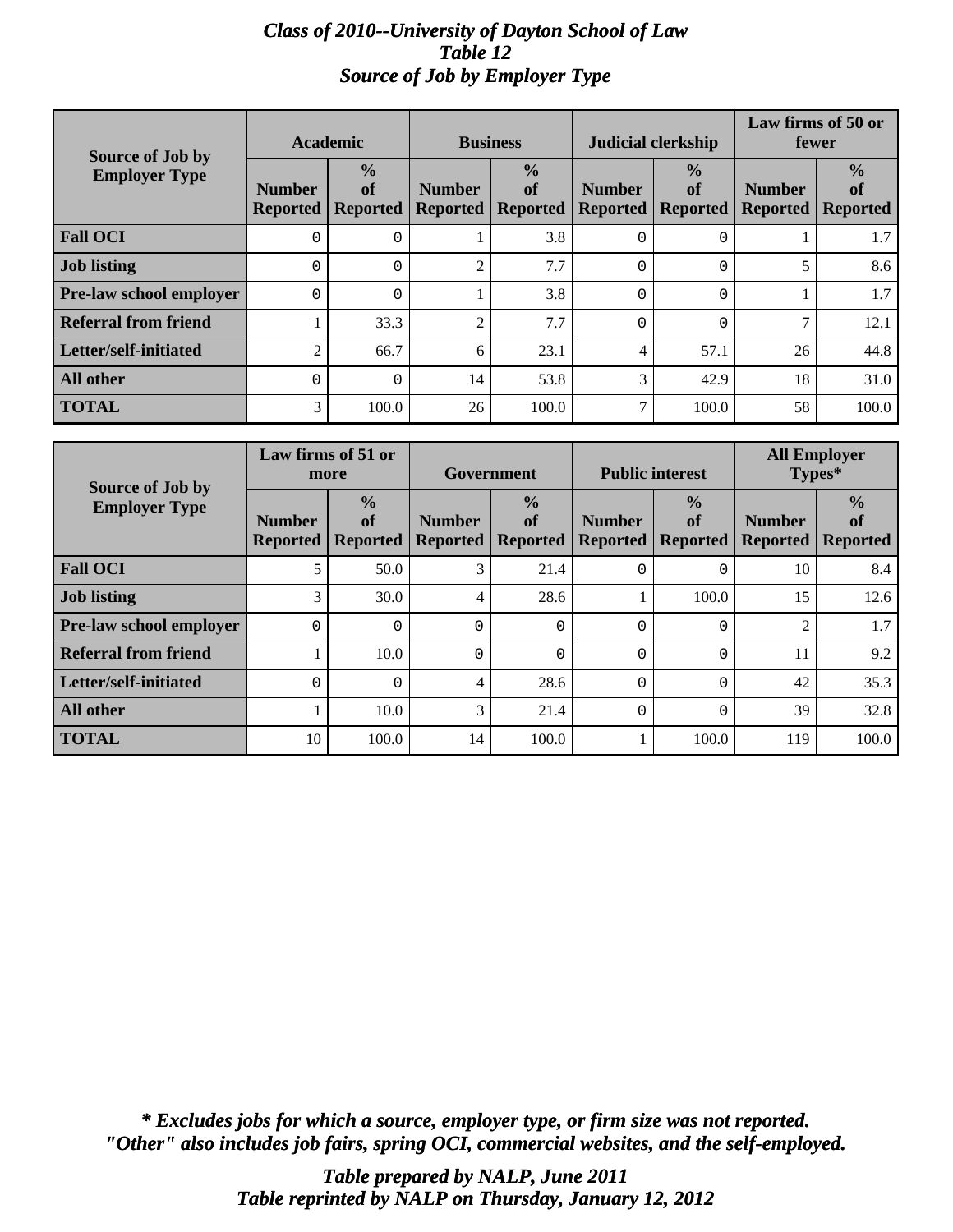# *Class of 2010--University of Dayton School of Law Table 13 Number of Jobs Reported Taken by State*

| <b>Region</b>    | <b>State</b>   | #<br>of<br>jobs | $\frac{0}{0}$<br>of<br>jobs |
|------------------|----------------|-----------------|-----------------------------|
| Mid Atlantic     | New Jersey     | 1               | 0.8                         |
|                  | New York       | 3               | 2.5                         |
|                  | Pennsylvania   | 4               | 3.3                         |
|                  |                | 8               | 6.7                         |
| E. North Central | Illinois       | 8               | 6.7                         |
|                  | Indiana        | 7               | 5.8                         |
|                  | Ohio           | 58              | 48.3                        |
|                  |                | 73              | 60.8                        |
| W. North Central | Kansas         | 1               | 0.8                         |
|                  | Missouri       | 7               | 5.8                         |
|                  |                | 8               | 6.7                         |
| South Atlantic   | Washington, DC | 6               | 5.0                         |
|                  | Florida        | $\overline{2}$  | 1.7                         |
|                  | Georgia        | 1               | 0.8                         |
|                  | Maryland       | 1               | 0.8                         |
|                  | Virginia       | 3               | 2.5                         |
|                  | West Virginia  | 4               | 3.3                         |
|                  |                | 17              | 14.2                        |
| E. South Central | Kentucky       | 4               | 3.3                         |
|                  |                | $\overline{4}$  | 3.3                         |
| W. South Central | Texas          | 3               | 2.5                         |
|                  |                | 3               | 2.5                         |
| Mountain         | Arizona        | 4               | 3.3                         |
|                  | Colorado       | 2               | 1.7                         |
|                  | Utah           | 1               | 0.8                         |
|                  |                | 7               | 5.8                         |
| <b>TOTAL</b>     |                | 120             | 100.0                       |

*Excludes employed graduates for whom job location was not reported.*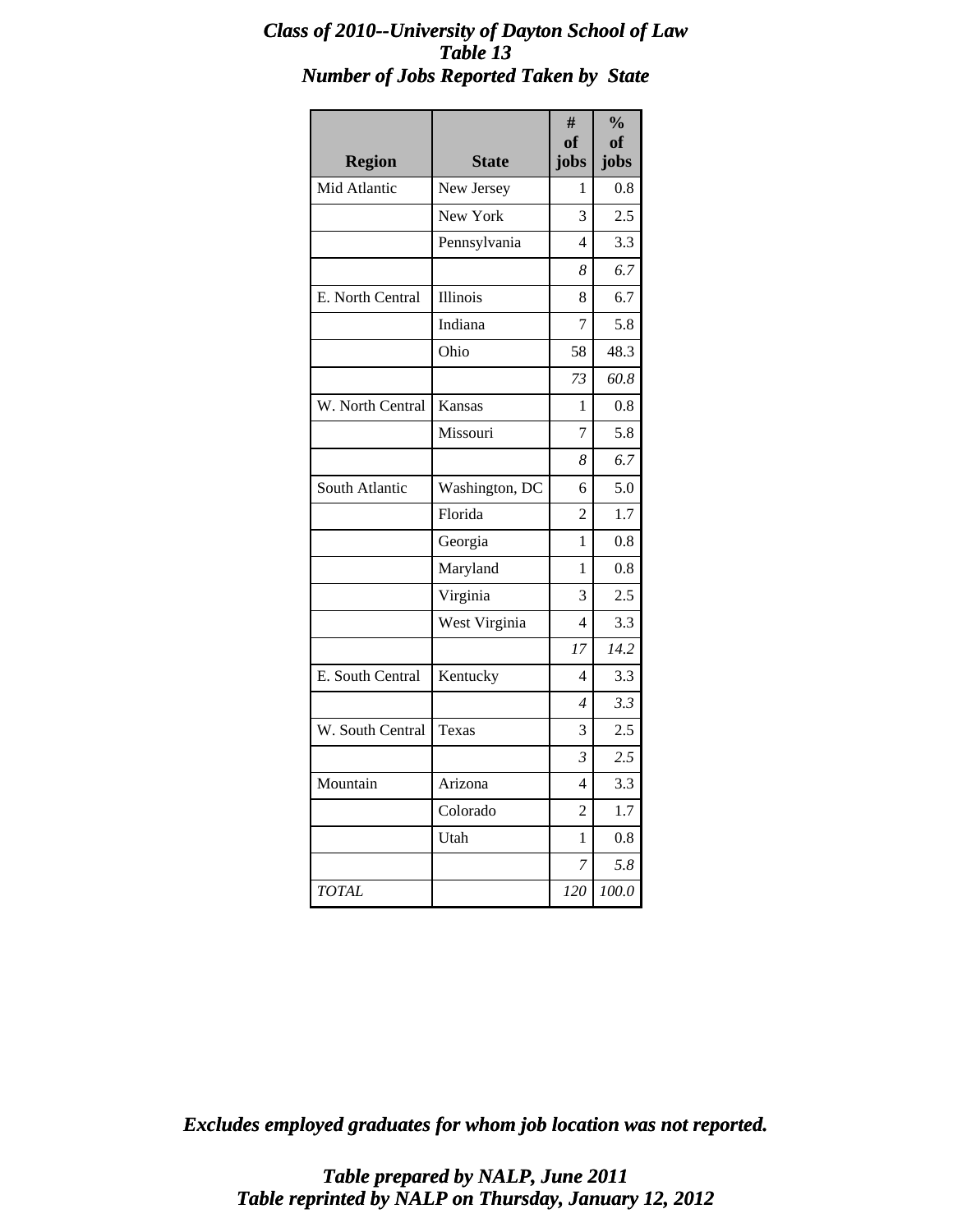# *Class of 2010--University of Dayton School of Law Table 14 Location of Instate Jobs*

| <b>In-state location</b> | #<br><b>of</b><br><b>Jobs</b> | $\frac{0}{0}$<br>of<br>Jobs |
|--------------------------|-------------------------------|-----------------------------|
| Cincinnati               | 8                             | 13.8                        |
| Cleveland                | 2                             | 3.4                         |
| Columbus                 | 4                             | 6.9                         |
| Dayton                   | 25                            | 43.1                        |
| Lebanon                  | 1                             | 1.7                         |
| Middletown               | 1                             | 1.7                         |
| Other/unknown Ohio       | 17                            | 29.3                        |
|                          | 58                            | 100.0                       |

*Excludes employed graduates for whom job location was not reported.*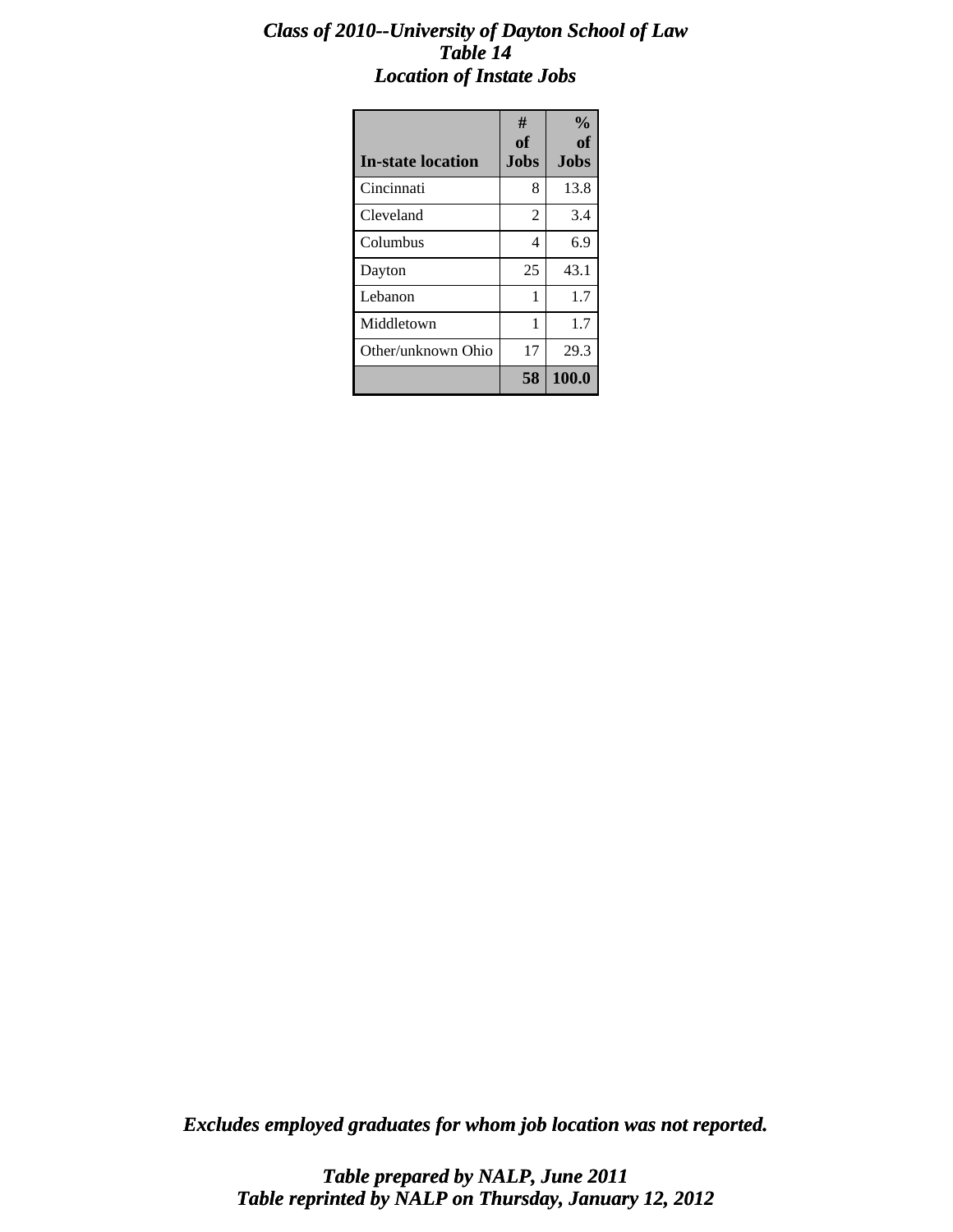# *Class of 2010--University of Dayton School of Law Table 15 Duration of Job by Employer Type*

| <b>Duration of Job</b><br>by Employer | <b>Permanent</b>                 |                                        |                           | <b>Temporary</b>                       | All                              |                                        |
|---------------------------------------|----------------------------------|----------------------------------------|---------------------------|----------------------------------------|----------------------------------|----------------------------------------|
| <b>Type</b>                           | <b>Number</b><br><b>Reported</b> | $\frac{0}{0}$<br>of<br><b>Reported</b> | <b>Number</b><br>Reported | $\frac{0}{0}$<br>of<br><b>Reported</b> | <b>Number</b><br><b>Reported</b> | $\frac{0}{0}$<br>of<br><b>Reported</b> |
| <b>Academic</b>                       | $\mathfrak{D}$                   | 66.7                                   |                           | 33.3                                   | 3                                | 100.0                                  |
| <b>Business</b>                       | 20                               | 76.9                                   | 6                         | 23.1                                   | 26                               | 100.0                                  |
| Judicial clerkship                    | 0                                | $\Omega$                               | $\mathcal{I}$             | 100.0                                  | 7                                | 100.0                                  |
| Law firm                              | 61                               | 88.4                                   | 8                         | 11.6                                   | 69                               | 100.0                                  |
| Government                            | 13                               | 92.9                                   | 1                         | 7.1                                    | 14                               | 100.0                                  |
| <b>Public interest</b>                |                                  | 100.0                                  | 0                         | 0                                      |                                  | 100.0                                  |

*This table excludes jobs for which duration was not reported.*